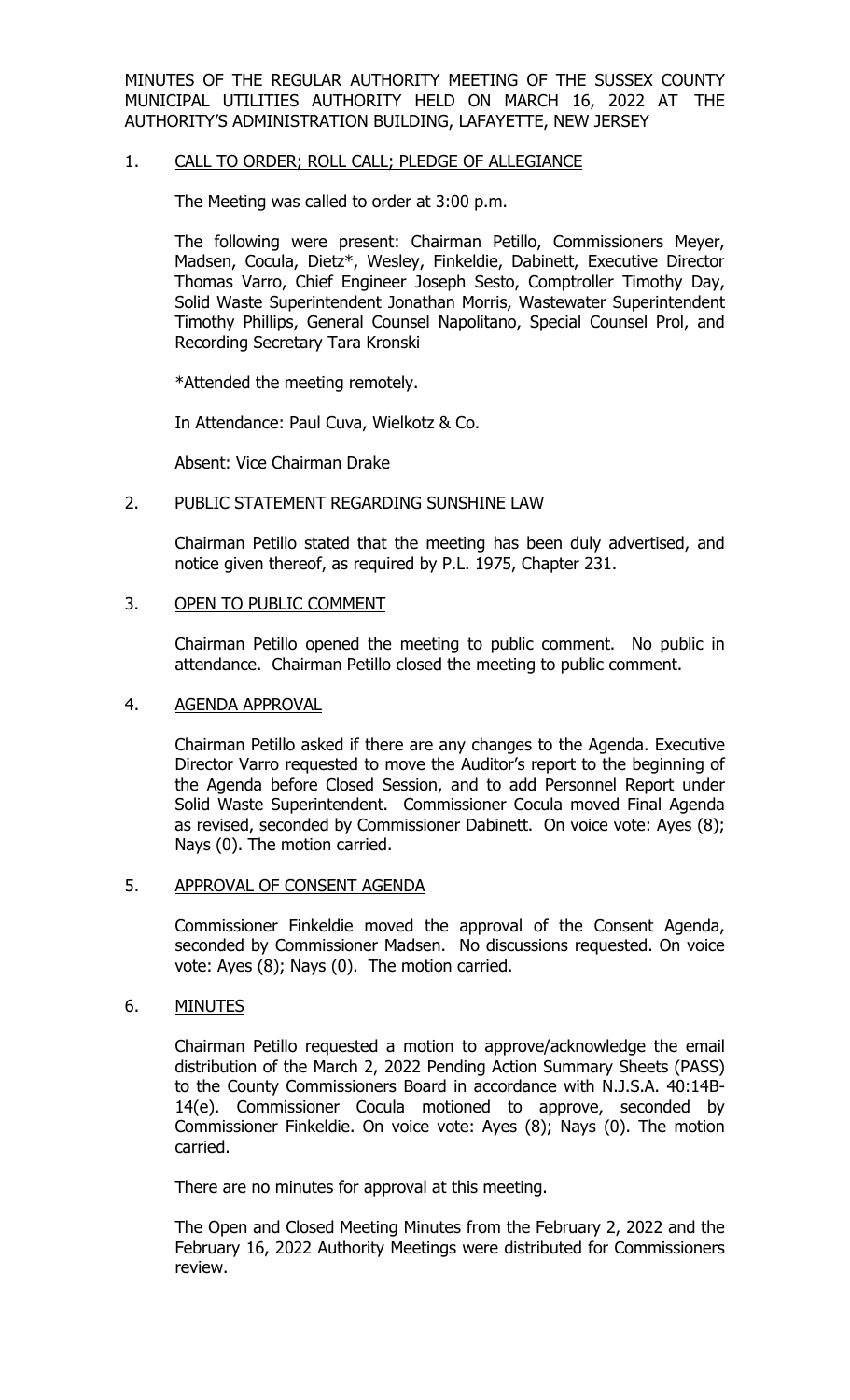## 7. BUSINESS

Chairman gave the floor to SCMUA Auditor Paul Cuva to report on the 2020 Audit. Mr. Cuva first addressed the reason for the delay in finalizing the report, which was due to the State's Post-employment Benefits other than pension information for 2020 being released in January of 2022. It was explained that the benefit data for retirees for NJ State Authorities were not released in a timely manner and the 2020 Audit could not be finalized until this information was received. Mr. Cuva reviewed the 2020 SCMUA Audit and indicated that the Authority's finances are on good terms, and noted SCMUA's debt service has reduced. Cell Closure Account deficiency is being replenished, which was drawn on due to prior lack of flow control in the county. He reviewed restricted and unrestricted accounts, which are all in order. Revenue stream is also healthy, and no rate increase is necessary for solid waste tip fees at this time. Mr. Cuva answered all questions and left the meeting at 4:20 p.m.

## a. Executive Session

At 3:17 p.m. Commissioner Cocula moved the adoption of the following resolution authorizing a Closed Executive Session. Motion was seconded by Commissioner Meyer. On voice vote: Ayes (8), Nays (0). The motion carried.

Chairman Petillo noted the Closed Session should be approximately 60 minutes and discussions shall include: Vernon Township Litigation, Cavalier Negotiations, Tip Fee Relief Request, and Personnel Item.

#22-089 RESOLUTION RE: AUTHORIZING CLOSED EXECUTIVE **SESSION** 

At 4:15 p.m. Commissioner Cocula moved to adjourn the Closed Session, seconded by Commissioner Dabinett. On voice vote: Ayes (8), Nays (0). The motion carried.

Chairman Petillo confirmed discussions held as specifically set forth in the resolution authorizing Closed Executive Session: Vernon Township Litigation, Cavalier Negotiations, Tip Fee Relief Request, and Personnel Item.

b. Wastewater Program

## **Superintendent's Report**

Superintendent Phillips reported that the Hamburg Pump Station Upgrade Project has been completed and will be running early next week. The bypass will temporarily stay in place to make sure it is running properly.

Mr. Phillips indicated that the next upgrade shall be for the Franklin Pump Station, and Rapid Pump and Meter has inspected for preconstruction work. He is awaiting a quote from Contractor for work required.

## **Chief Engineer's Report**

Chief Engineer Sesto reported on the County Homestead Wastewater Treatment Plant, and after reviewing inflow and outflow data with the County. He reported that the County's meter readings were not accurate, and the County will be installing a new meter. Mr. Sesto requested that the County notify him when the installation will take place, in order to observe.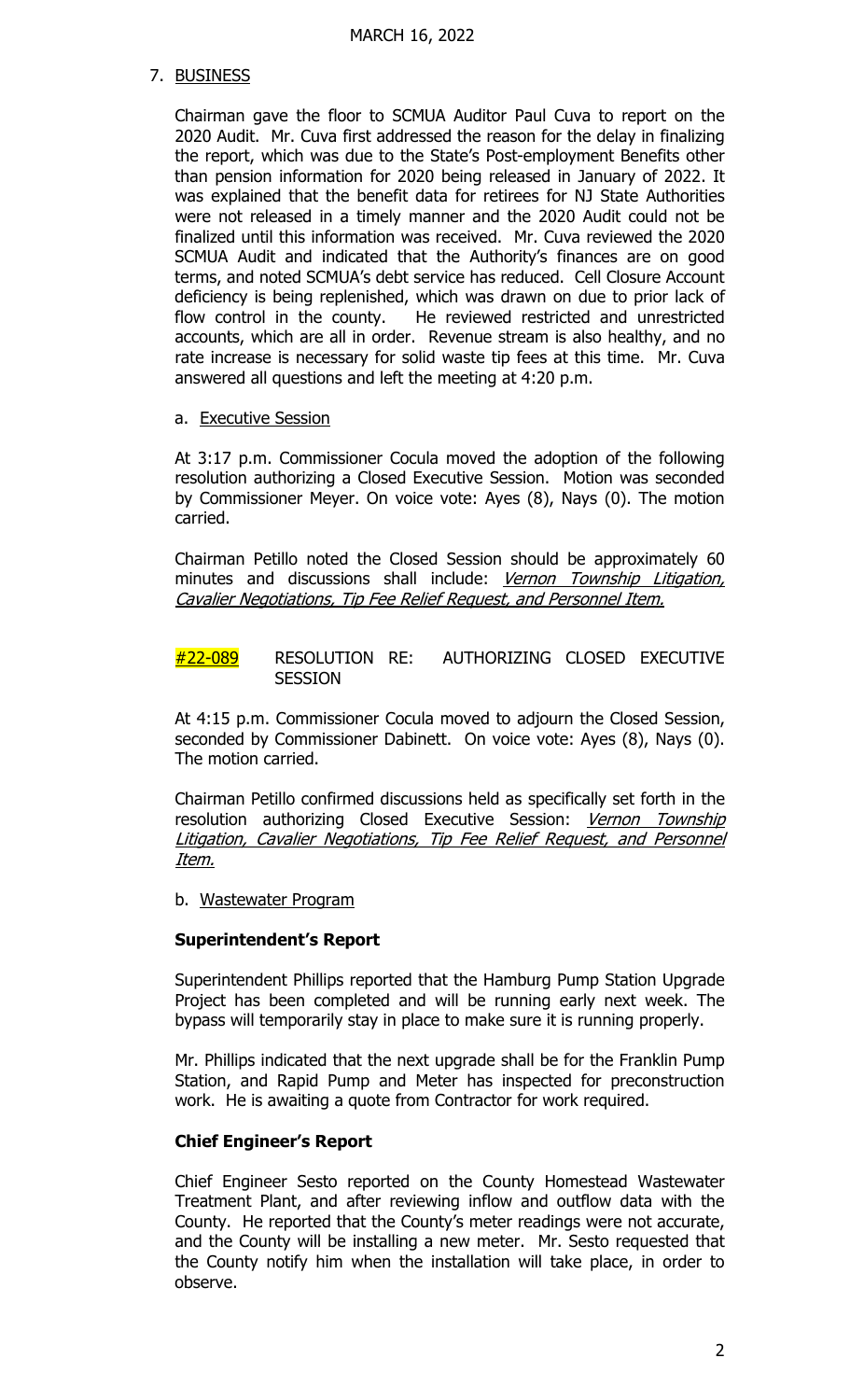c. Solid Waste Program

## **Superintendent's Report**

Mr. Morris opened discussions to the Board regarding a plan to move the SCMUA/WRWMG Earth Day celebration from the Solid Waste Facility to the Paulinskill Wastewater Reclamation Facility property. He indicated it would be a scaled down event, and would include only Frankford Township School 6-7 grades. Commissioner Cocula moved to approve the relocation of the Earth Day Event, seconded by Commissioner Finkeldie. On voice vote: Ayes (8); Nays (0); Abstain (0). The motion passed.

## **Executive Director's Report**

Mr. Varro reviewed the necessary additional funding for the Stage 2 Landfill Expansion Project. An additional \$4 million was requested, and approved by the County Commissioners. He presented a supplemental resolution prepared by SCMUA Bond Counsel for the additional \$4million in funding from the New Jersey Infrastructure Bank (I-Bank). The resolution enable the Chairman and Secretary to execute Bond documents. Commissioner Cocula moved the resolution, seconded by Commissioner Dabinett. On roll call: Ayes (8) Commissioners Meyer, Madsen, Cocula, Dietz, Petillo, Wesley, Finkeldie, Dabinett; Nays (0). The resolution passed.

#22-090 RESOLUTION RE: 2022 SUPPLEMENTAL RESOLUTION OF THE SUSSEX COUNTY MUNICIPAL UTILITIES AUHORITY AUTHORIZING THE ISSUANCE OF AN ADDITIONAL NOT TO EXCEED \$4,000,000 COUNTY-SECURED SOLID WASTE REVENUE BONDS OR PROJECT NOTES (LANDFILL EXPANSION PROJECT

Mr. Varro reported that the Leachate Pump Station Project has secured an additional \$2 million in supplemental funding. Both resolutions from the County and SCMUA have been approved, and the closing date is set for March 31, 2022 with NJIB.

# **Chief Engineer's Report**

Chief Engineer Sesto gave a status report on the Leachate Pump Station/Force Main Project (#446), which is in full operation. The Contractor is working on punch-list items and began clean-up of the rightof-way on Route 94.

Mr. Sesto reported that the leak detection test for the Stage 2 Landfill Expansion Project discovered a leak in the liner, which was identified and repaired by the subcontractor.

d. General Authority Business

## **Executive Director's Report**

Mr. Varro reminded Commissioners, Professionals and Staff that they should be getting an email from the County Clerk's Office regarding the filing of their Financial Disclosure Statements for 2022.

Mr. Varro reported that the Authority has received 2 safety awards from the Statewide Insurance Fund, and a \$300 check was also received for the recognition.